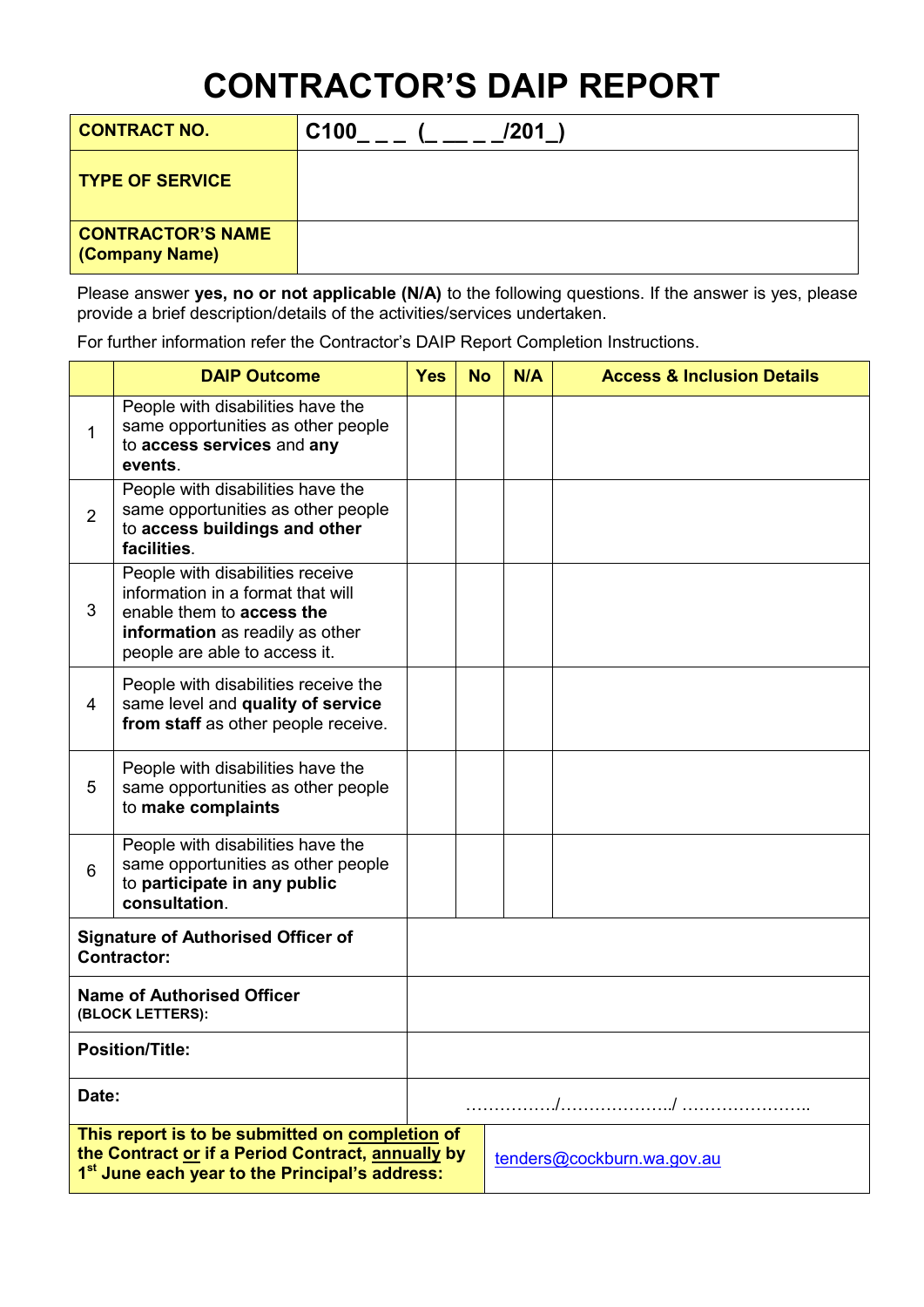## **COMPLETION INSTRUCTIONS – CONTRACTOR'S DAIP REPORT**

#### **Examples of the strategies and practices undertaken to achieve access and inclusion compliance for each outcome.**

| $\mathbf 1$                                                                                                                    |                                                                                                                                                                                                                                                                                                                                                                                                                                                                                      | People with disabilities have the same opportunities as other people to access the services<br>provided by, and any events, public meetings etc.; organised by the Contractor.                                                                                                                                                                                                                                                                                                                                                                                                                                                                                                                                                                                                                                                                                                                                                                   |
|--------------------------------------------------------------------------------------------------------------------------------|--------------------------------------------------------------------------------------------------------------------------------------------------------------------------------------------------------------------------------------------------------------------------------------------------------------------------------------------------------------------------------------------------------------------------------------------------------------------------------------|--------------------------------------------------------------------------------------------------------------------------------------------------------------------------------------------------------------------------------------------------------------------------------------------------------------------------------------------------------------------------------------------------------------------------------------------------------------------------------------------------------------------------------------------------------------------------------------------------------------------------------------------------------------------------------------------------------------------------------------------------------------------------------------------------------------------------------------------------------------------------------------------------------------------------------------------------|
| $\bullet$<br>$\bullet$<br>$\bullet$<br>$\bullet$<br>$\bullet$                                                                  | Produce clear and easy-to-read invitations and flyers, and provide alternative formats for<br>events/meetings etc. that include contact details.<br>Invitations to events/meetings etc. ask invitees if they have any specific access requirements<br>Ensure that events/meeting etc. are held in an accessible and appropriately equipped venue.<br>Read the Principal's Access and Equity Position Statement (PSCS1)<br>Read the Principal's Disability Access and Inclusion Plan. |                                                                                                                                                                                                                                                                                                                                                                                                                                                                                                                                                                                                                                                                                                                                                                                                                                                                                                                                                  |
| $\overline{2}$                                                                                                                 |                                                                                                                                                                                                                                                                                                                                                                                                                                                                                      | People with disabilities have the same opportunities as other people to access the buildings<br>and other facilities of the Principal and the Contractor.                                                                                                                                                                                                                                                                                                                                                                                                                                                                                                                                                                                                                                                                                                                                                                                        |
| $\bullet$<br>$\bullet$<br>$\bullet$<br>$\bullet$<br>$\bullet$<br>$\bullet$<br>$\bullet$<br>$\bullet$<br>$\bullet$<br>$\bullet$ |                                                                                                                                                                                                                                                                                                                                                                                                                                                                                      | All design, building and construction projects comply with or exceed current standards.<br>Provide clear access ways free of boxes, displays and other obstructions.<br>Use buildings that are accessible - if there is no lift; make sure all direct service points are<br>located on the ground floor.<br>Avoid abrupt vertical changes of level (kerbs, steps, ruts, gutters) to ensure a continuous<br>accessible path of travel.<br>Provide adequate space into doorways and within rooms to allow for wheelchair dimensions and<br>turning circles.<br>Place colour contrast strip on steps.<br>Provide surface finishes that are slip-resistant, evenly laid and free of hazards to minimise risk of<br>injury.<br>Provide signage with clear lettering and good colour contrast.<br>Provide an appropriate number of ACROD accessible parking bays.<br>Ensure alternative pathways provided during construction projects are accessible. |
| $\overline{3}$                                                                                                                 |                                                                                                                                                                                                                                                                                                                                                                                                                                                                                      | People with disabilities receive information in a format that will enable them to access the<br>information as readily as other people are able to access it.                                                                                                                                                                                                                                                                                                                                                                                                                                                                                                                                                                                                                                                                                                                                                                                    |
| $\bullet$<br>$\bullet$<br>$\bullet$<br>$\bullet$<br>$\bullet$                                                                  |                                                                                                                                                                                                                                                                                                                                                                                                                                                                                      | Be prepared, if requested, to provide information in alternative formats, such as a larger sized<br>font for brochures.<br>Provide clear and easy to read information by using a san serif font such as Arial or Helvetica in<br>a minimum size of 12 point.<br>Use text of a dark colour to significantly contrast with the background.<br>Display important information in bold font, avoid using upper case text only, use a minimum of<br>italics.<br>Design websites to meet accessibility guidelines developed by the World Wide Web Consortium<br>(W3C).<br>Provide Auslan interpreters when requested by people who are Deaf or have a hearing<br>impairment.<br>Incorporate captioning in DVD and TV advertisements.                                                                                                                                                                                                                    |
| $\bullet$                                                                                                                      |                                                                                                                                                                                                                                                                                                                                                                                                                                                                                      | Provide business cards with good colour contrast and easy-to-read fonts                                                                                                                                                                                                                                                                                                                                                                                                                                                                                                                                                                                                                                                                                                                                                                                                                                                                          |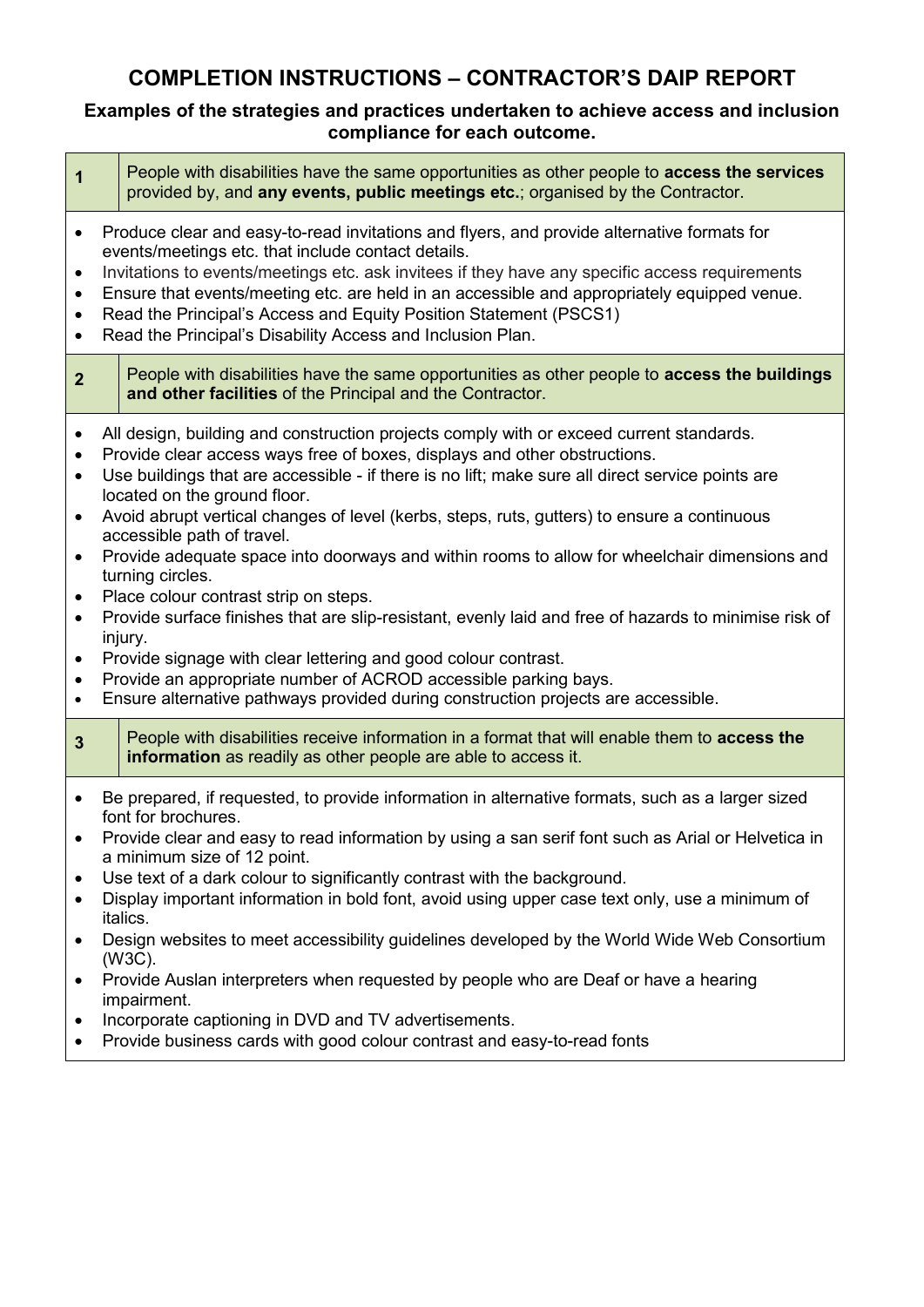| $\overline{\mathbf{4}}$             |                                                                                                                                                                                                                                                                                                                                                                                                               | People with disabilities receive the same level and quality of service from the staff as other<br>people receive.         |
|-------------------------------------|---------------------------------------------------------------------------------------------------------------------------------------------------------------------------------------------------------------------------------------------------------------------------------------------------------------------------------------------------------------------------------------------------------------|---------------------------------------------------------------------------------------------------------------------------|
| $\bullet$<br>$\bullet$<br>$\bullet$ | Make the DAIP information available to all staff.<br>Provide staff with information about the needs of people with disabilities and where to locate<br>extra resources.<br>Provide disability awareness training for staff who deal with the public.<br>Improve staff awareness of accessible information needs and how to obtain information in other<br>formats such as large print, Braille or audio tape. |                                                                                                                           |
| $5\phantom{1}$                      |                                                                                                                                                                                                                                                                                                                                                                                                               | People with disabilities have the same opportunities as other people to make complaints.                                  |
| $\bullet$                           | Accept complaints in a variety of formats such as by telephone, email, written, in person or with a<br>carer.<br>Allow proxies to make complaints on behalf of the person with a disability.                                                                                                                                                                                                                  |                                                                                                                           |
| 6                                   |                                                                                                                                                                                                                                                                                                                                                                                                               | People with disabilities have the same opportunities as other people to <b>participate in any</b><br>public consultation. |
| $\bullet$<br>$\bullet$              | Provide media releases and advertisements about public consultation in both print and electronic<br>media, including Information Radio and the website.<br>Consult people with disabilities in a range of different consultation mediums, for example focus<br>groups, interviews, surveys.<br>Request information about access requirements from participants prior to attending<br>consultations.           |                                                                                                                           |

Hold consultations in accessible buildings.

### **Lodgement of Report**

The Contractor's DAIP Report shall be submitted on completion of the Contract and on the 1<sup>st</sup> of June each year where the contract commenced prior to June and the contract duration extends beyond June or exceeds one (1) calendar year..

All Contractors engaged under a period contract shall submit the Report annually on the Ist of June for the term of the Contract.

#### **The Report shall be submitted to:**

**City of Cockburn**

PO Box 1215, Bibra Lake DC WA 6965

Telephone: (08) 9411 3527

Fax: (08) 9434 1393

Email: [tenders@cockburn.wa.gov.au](mailto:tenders@cockburn.wa.gov.au)